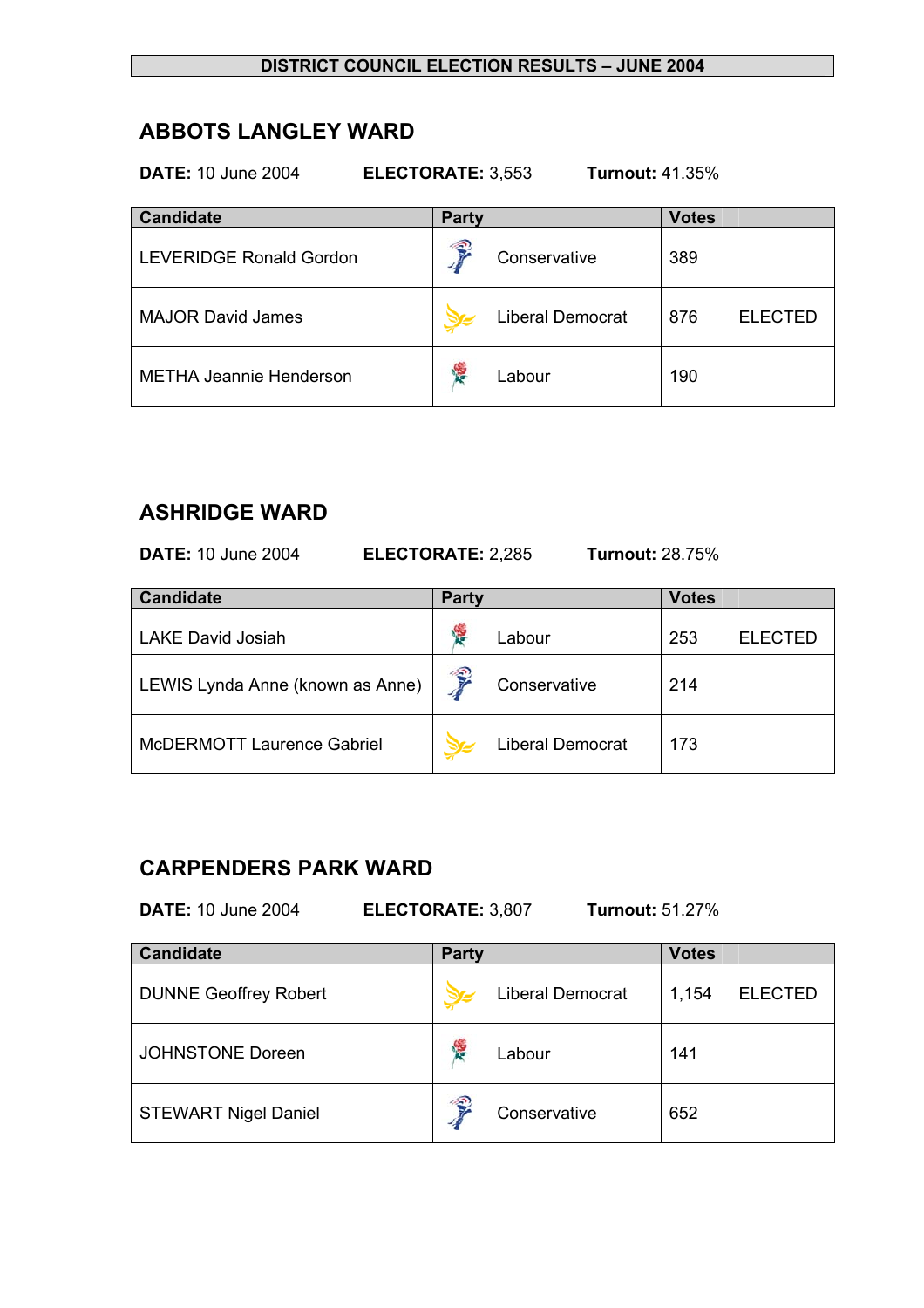# **CHORLEYWOOD EAST WARD**

| <b>DATE: 10 June 2004</b><br><b>Turnout: 46.05%</b><br>ELECTORATE: 3,105 |                         |                         |  |  |  |
|--------------------------------------------------------------------------|-------------------------|-------------------------|--|--|--|
| <b>Candidate</b>                                                         | <b>Party</b>            | <b>Votes</b>            |  |  |  |
| <b>HAYWARD Christopher Michael</b>                                       | 3<br>Conservative       | <b>ELECTED</b><br>1,058 |  |  |  |
| <b>KIPPS Rodney Keith</b>                                                | <b>Liberal Democrat</b> | 366                     |  |  |  |

### **CHORLEYWOOD WEST WARD**

**DATE:** 10 June 2004 **ELECTORATE:** 3,970 **Turnout:** 61.26% **Candidate Party Votes Votes** 

| Cangluate                    | <b>Party</b>            | <b>votes</b>            |
|------------------------------|-------------------------|-------------------------|
| <b>DAVIES Harry</b>          | <b>Liberal Democrat</b> | 1,197<br><b>ELECTED</b> |
| <b>GOBLE Fiona Katherine</b> | <b>R</b><br>Labour      | 142                     |
| <b>WEEDON Mark</b>           | €<br>Conservative       | 1,082                   |

## **CROXLEY GREEN WARD**

**DATE:** 10 June 2004 **ELECTORATE:** 4,076 **Turnout:** 45.04%

| <b>Candidate</b>                 | <b>Party</b>           |                         | <b>Votes</b> |                |
|----------------------------------|------------------------|-------------------------|--------------|----------------|
| <b>HANSON Colette Mary</b>       | $\widehat{\mathbf{s}}$ | Conservative            | 625          |                |
| <b>NORMAN Brian Richard</b>      |                        | <b>Liberal Democrat</b> | 995          | <b>ELECTED</b> |
| <b>WYNNE-JONES David Stephen</b> | <b>SP</b>              | Labour                  | 206          |                |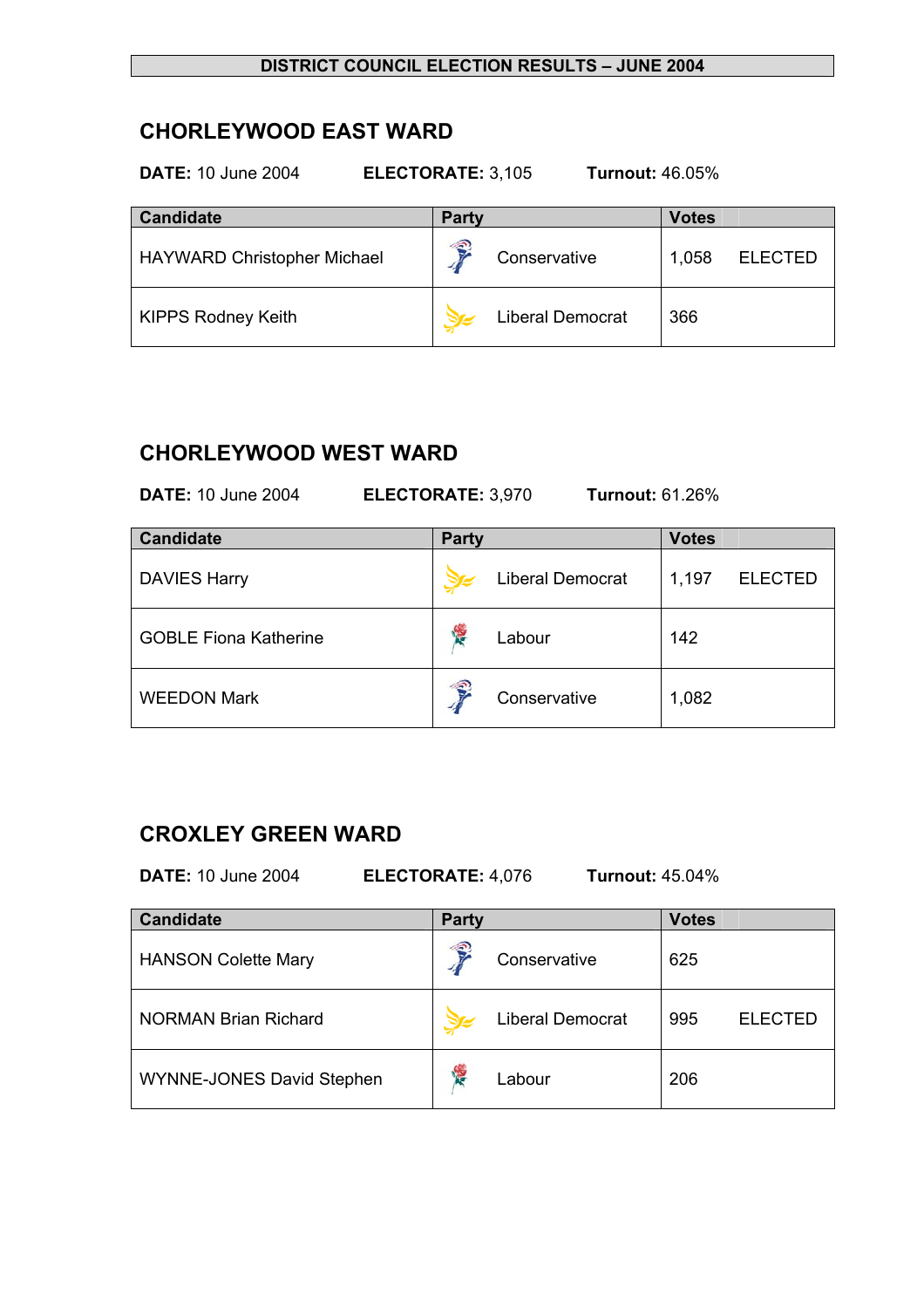### **HAYLING WARD**

### **DATE:** 10 June 2004 **ELECTORATE:** 2,322 **Turnout:** 30.06%

| <b>Candidate</b>           | <b>Party</b>            | <b>Votes</b>          |
|----------------------------|-------------------------|-----------------------|
| <b>AITMAN Gabriel</b>      | <b>Liberal Democrat</b> | 134                   |
| <b>BENATAR David Bruce</b> | €<br>Conservative       | 158                   |
| <b>CROSS Kerron James</b>  | Y.<br>Labour            | 395<br><b>ELECTED</b> |

# **LANGLEYBURY WARD**

**DATE:** 10 June 2004 **ELECTORATE:** 3,366 **Turnout:** 38.50%

| <b>Candidate</b>                 | <b>Party</b> |                         | <b>Votes</b> |                |
|----------------------------------|--------------|-------------------------|--------------|----------------|
| <b>SUTTON John Francis</b>       | ł.           | Labour                  | 194          |                |
| <b>TUCK Walter James</b>         | €            | Conservative            | 288          |                |
| WHATELY-SMITH Christopher Andrew |              | <b>Liberal Democrat</b> | 804          | <b>ELECTED</b> |

## **LEAVESDEN WARD**

**DATE:** 10 June 2004 **ELECTORATE:** 3,706 **Turnout:** 33.97%

| <b>Candidate</b>                 | <b>Party</b> |                         | <b>Votes</b> |                |
|----------------------------------|--------------|-------------------------|--------------|----------------|
| <b>ARTHUR Peter John Summers</b> | <b>R</b>     | Labour                  | 134          |                |
| <b>BARTRICK Susan Mary</b>       |              | <b>Liberal Democrat</b> | 743          | <b>ELECTED</b> |
| <b>WOODARD Andrew Neil</b>       | €            | Conservative            | 377          |                |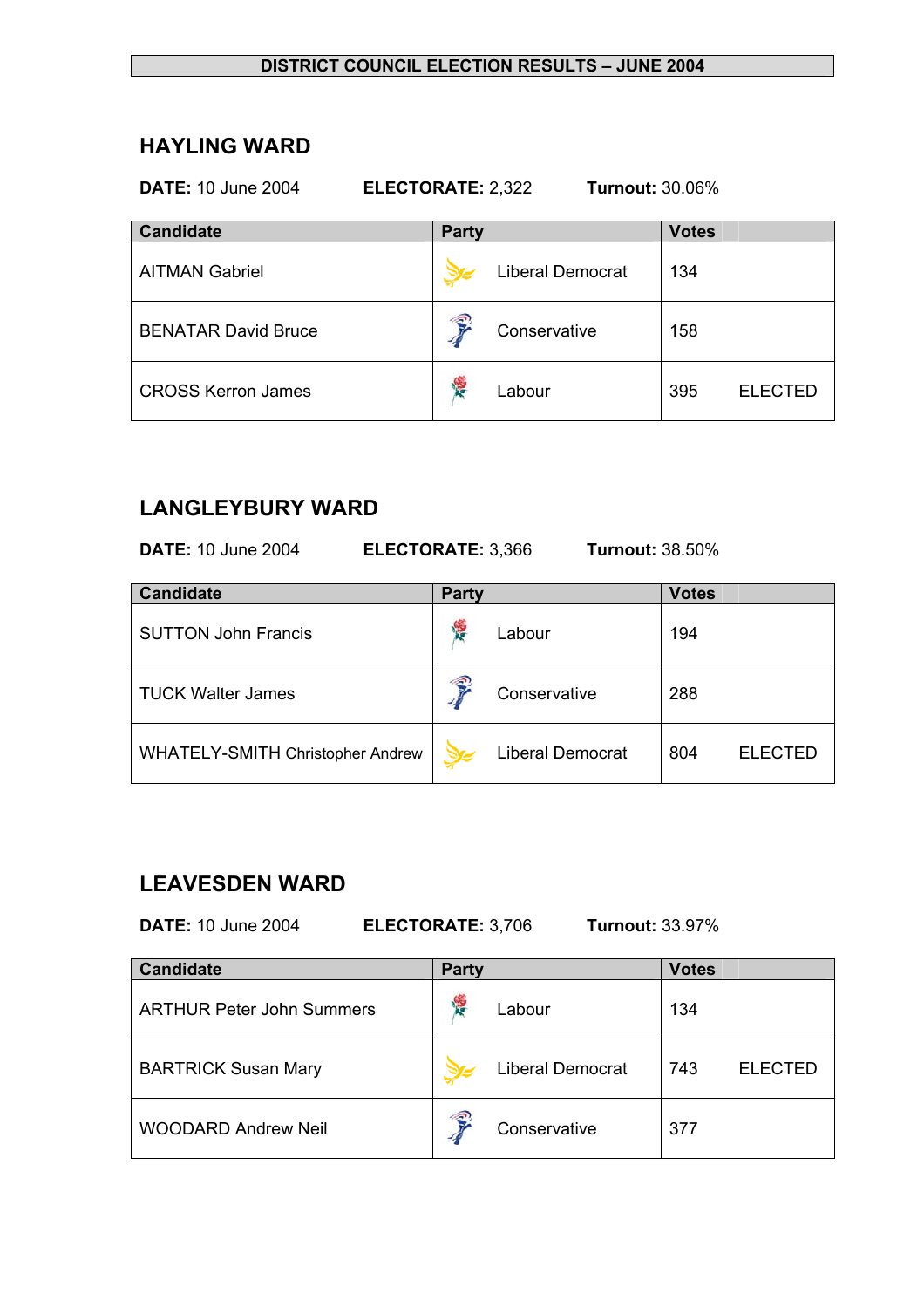## **MAPLE CROSS & MILL END WARD**

**DATE:** 10 June 2004 **ELECTORATE:** 3,788 **Turnout:** 37.25%

| <b>Candidate</b>                | <b>Party</b> |                  | <b>Votes</b> |                |
|---------------------------------|--------------|------------------|--------------|----------------|
| <b>HAYDEN John Frederick</b>    | €            | Conservative     | 489          |                |
| <b>WAKELING Peter Bradfield</b> |              | Liberal Democrat | 898          | <b>ELECTED</b> |

# **MOOR PARK & EASTBURY WARD**

**DATE:** 10 June 2004 **ELECTORATE:** 4,082 **Turnout:** 43.41%

| <b>Candidate</b>            | <b>Party</b>            | <b>Votes</b>            |
|-----------------------------|-------------------------|-------------------------|
| <b>MEDIRATTA Amrit Lal</b>  | ∕€<br>Conservative      | <b>ELECTED</b><br>1.297 |
| <b>VAYANI Abdul Ghaffar</b> | <b>Liberal Democrat</b> | 441                     |

## **NORTHWICK WARD**

**DATE:** 10 June 2004 **ELECTORATE:** 2,940 **Turnout:** 27.45%

| <b>Candidate</b>            | <b>Party</b> |                         | <b>Votes</b> |                |
|-----------------------------|--------------|-------------------------|--------------|----------------|
| <b>DENMAN Graham Ronald</b> | €            | Conservative            | 236          |                |
| <b>LOWES David</b>          |              | <b>Liberal Democrat</b> | 208          |                |
| <b>TIPPEN Leonard</b>       | ۳            | Labour                  | 341          | <b>ELECTED</b> |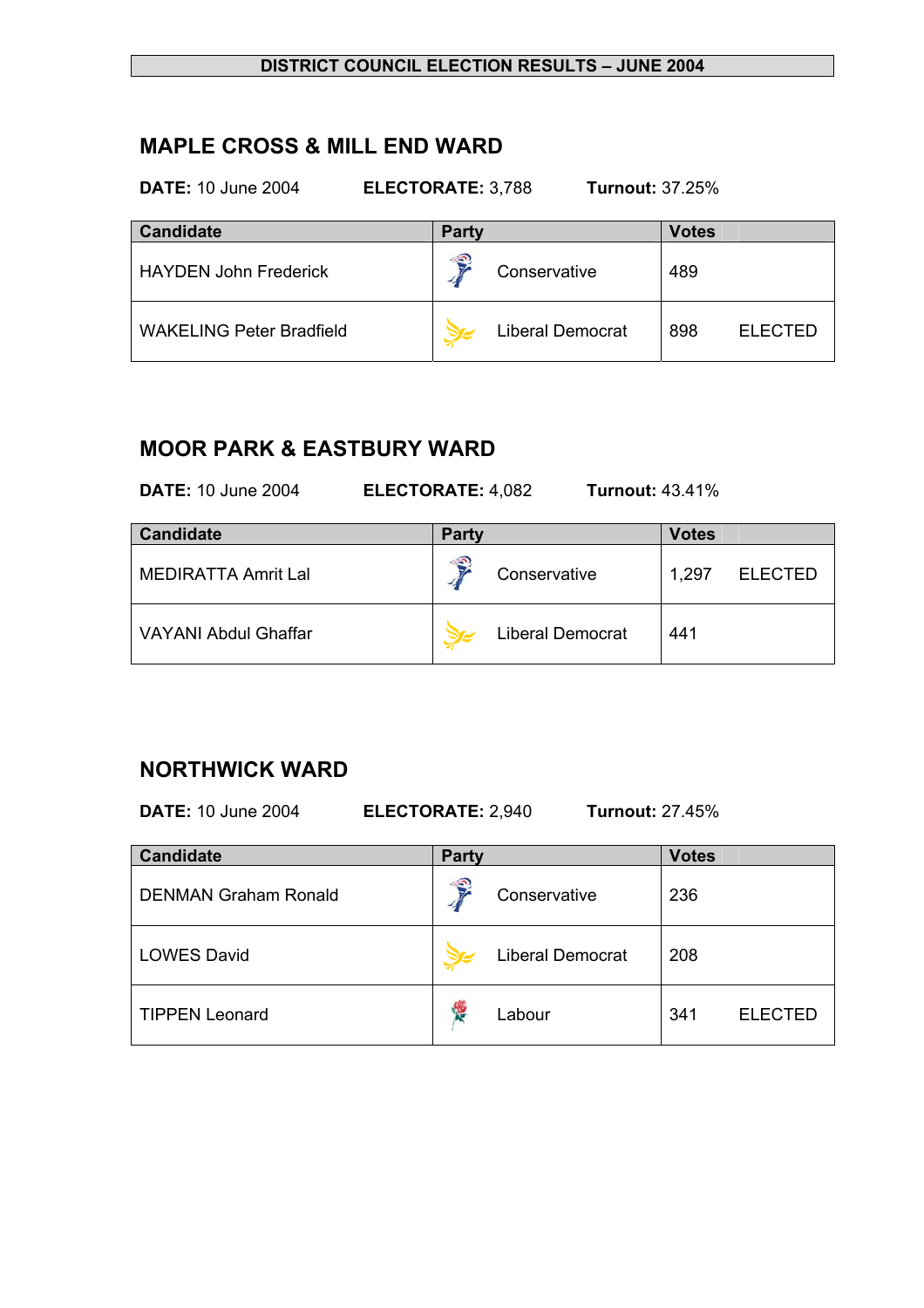# **OXHEY HALL WARD**

### **DATE:** 10 June 2004 **ELECTORATE:** 2,409 **Turnout:** 41.64%

| <b>Candidate</b>       | <b>Party</b> |                         | <b>Votes</b> |                |
|------------------------|--------------|-------------------------|--------------|----------------|
| <b>BULL Sheila</b>     | 慢            | Labour                  | 106          |                |
| PADDINGTON Teresa Mary | €            | Conservative            | 430          |                |
| <b>SCARTH Alison</b>   |              | <b>Liberal Democrat</b> | 462          | <b>ELECTED</b> |

### **PENN WARD**

**DATE:** 10 June 2004 **ELECTORATE:** 2,342 **Turnout:** 41.84%

| <b>Candidate</b>                   | <b>Party</b> |                         | <b>Votes</b> |                |
|------------------------------------|--------------|-------------------------|--------------|----------------|
| <b>COX Stephen</b>                 |              | Labour                  | 107          |                |
| LE QUELENEC Clifford Alfred        |              | Conservative            | 327          |                |
| <b>MARSH John</b>                  |              | Conservative            | 352          |                |
| <b>NELMES Sarah Jane</b>           |              | <b>Liberal Democrat</b> | 492          | <b>ELECTED</b> |
| <b>PROVIDENCE Gladstone Samuel</b> |              | <b>Liberal Democrat</b> | 491          | <b>ELECTED</b> |
| <b>WARBURTON David</b>             |              | Labour                  | 112          |                |